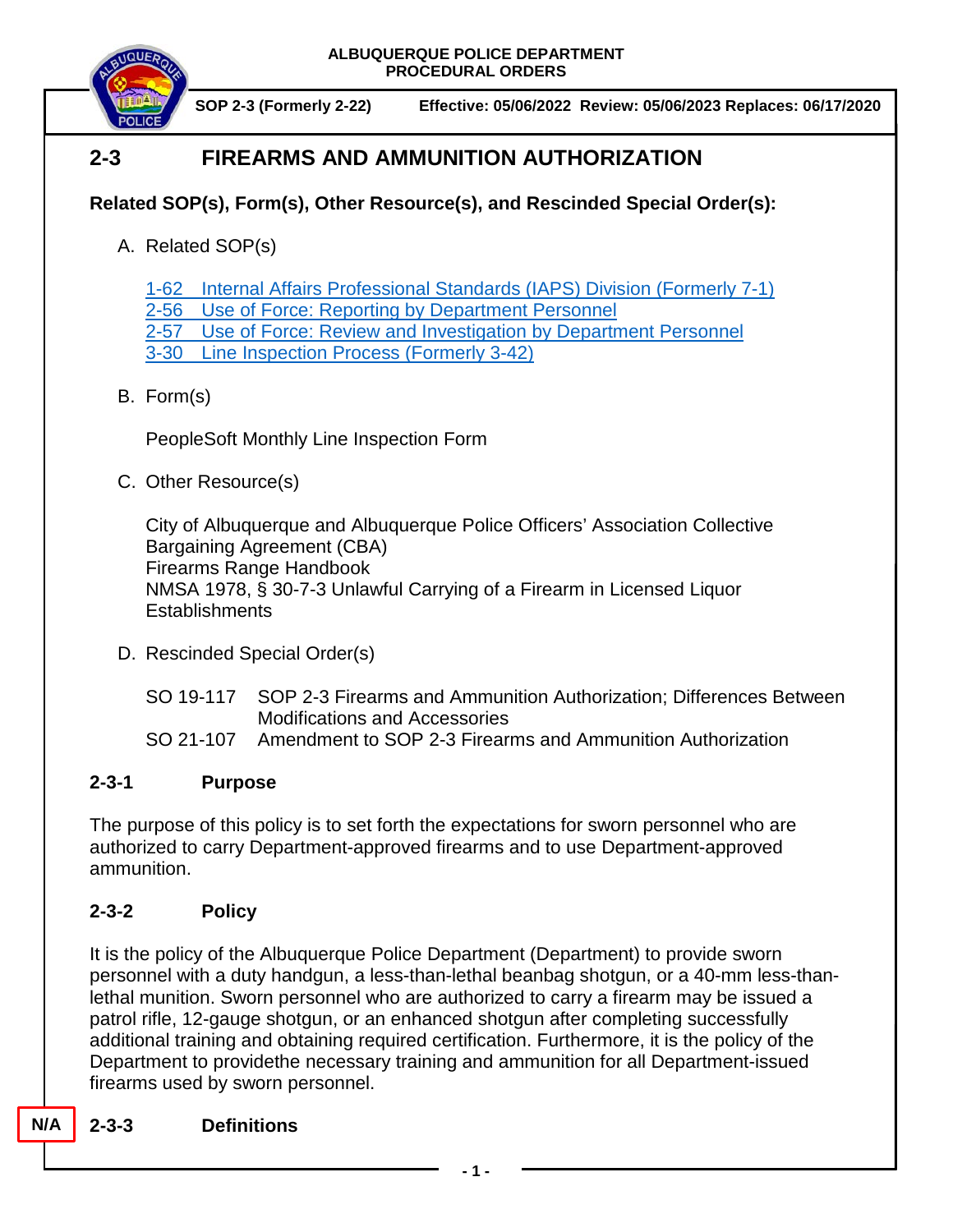

**SOP 2-3 (Formerly 2-22) Effective: 05/06/2022 Review: 05/06/2023 Replaces: 06/17/2020**

A. Accessory

An addition to a firearm, which does not require a permanent modification to the firearm and serves to accommodate an individual officer's stature and ergonomics for usability.

B. Critical Firearm Discharge

A discharge of a lethal firearm by an officer, including accidental discharges and discharges where no person is struck. Range and training firings, destruction of animals, and off-duty hunting discharges where no person is struck are not critical firearm discharges.

C. Modification

Any change to a firearm which affects the internal function of the firearm from its original factory state. Any modifications to Department-issued firearms must be completed by the Department Armorer and approved by the Chief of Police.

D. Platform Qualification

An abbreviated qualification to check the function of the Department-issued firearm and sight alignment for Department-approved firearms.

E. Range Master-Approved List

A list of equipment approved for use while on-duty, which is drafted and maintained by the Range Master and approved by the Chief of Police.

F. Range Master-Authorized List

A list of modifications to Department-issued firearms that are carried while on-duty, which is authorized and approved by the Department Armorer or their designee and the Chief of Police.

#### **2-3-4 Department-Approved Firearms and Ammunition 5**

- A. Safe Handling and Carrying of Firearms
	- 1. Sworn personnel shall use due care and sound judgment when handling and carrying Department-approved firearms while on-duty or off-duty.
	- 2. Sworn personnel shall adhere to the following rules of firearm safety at all times:
		- a. Always handle firearms as if they are loaded;
		- b. Never let the muzzle cover anything that they are not willing to shoot;
		- c. Keep their finger off the trigger until their sights are on the target; and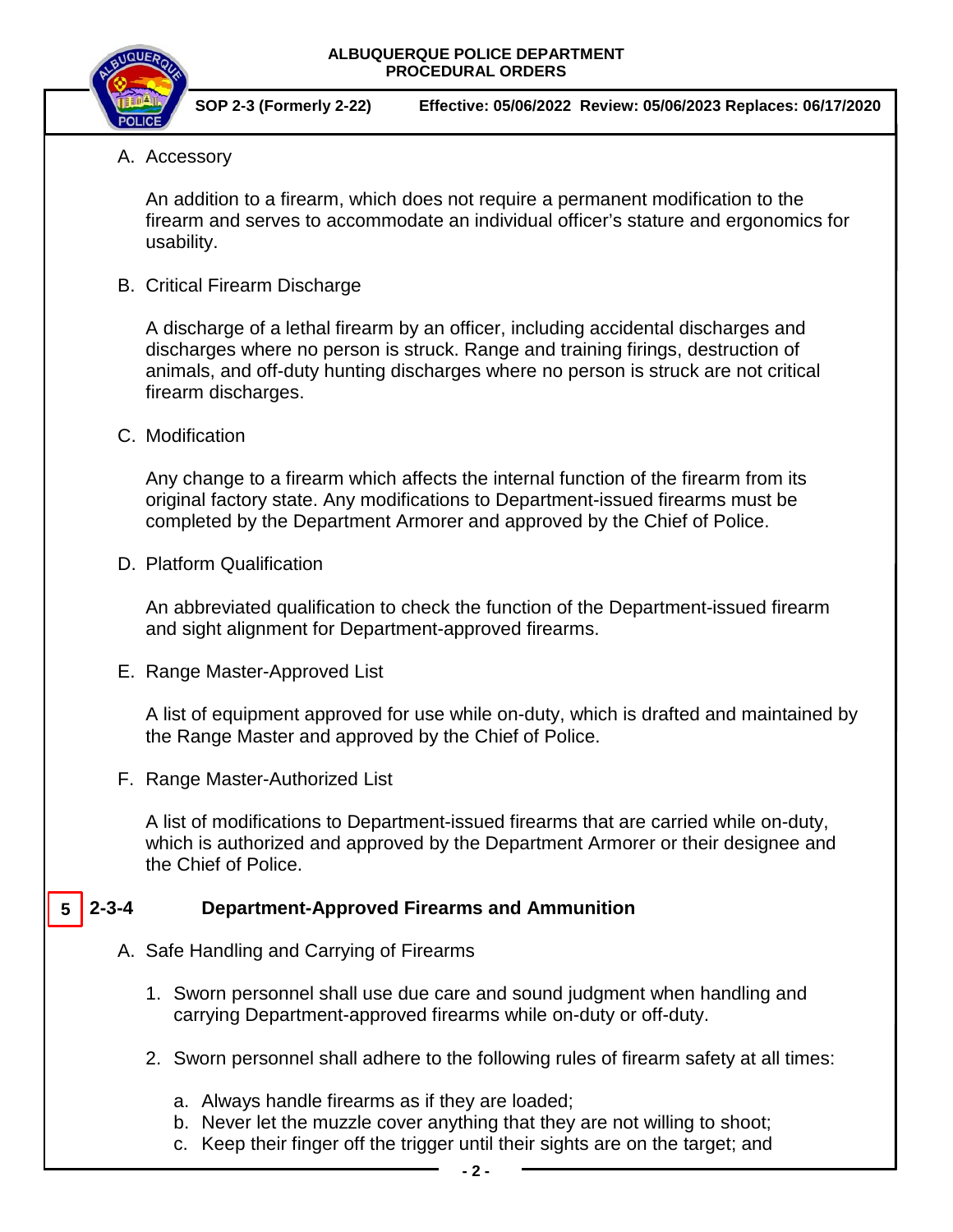

**N/A**

- d. Be sure of their target and what lies beyond it.
- B. General Rules for Firearms
	- 1. Sworn personnel shall:
		- a. Carry or use only Department-approved firearms while on-duty;
		- b. Ensure they are timely qualified on a Range Master-approved firearm as described in this Standard Operating Procedure (SOP);
		- c. Ensure they are qualified to use their firearm and ensure each type of firearm that will carry is approved by the Range Master as described in this SOP;
		- d. While on-duty, including while working in a plainclothes capacity, at a minimum, carry their duty handguns, spare magazine, badge, identification card, on-body recording device (OBRD), and a means of communication;
		- e. Qualify annually with their firearm(s) in both daylight and low light;
		- f. Maintain their Department-approved firearms in safe and working condition; and
		- g. Clean and inspect their firearms before returning to duty any time they discharge the firearm.
	- 2. Sworn personnel shall be prohibited from using holsters with retention device(s) that prevent the officer from gripping of a firearm.
	- 3. On-duty sworn personnel may carry firearms into liquor establishments when responding to a call or on other official assignments.
	- 4. Off-duty sworn personnel may carry a Department-approved firearm into a licensed liquor establishment only under the following conditions, unless responding to an emergency pursuant to NMSA 1978, § 30-7-3 as follows:
		- a. The officer shall not consume alcohol in any quantity;
		- b. The establishment shall not be a business whose primary business is the sale of liquor, such as a bar or package liquor store; and
		- c. The officer shall carry a firearm with which they are qualified, and the officer shall carry their badge and identification card.
	- 5. Supervisors shall inspect firearms for each officer under their command and shall complete the Monthly Line Inspection Form for each officer under their command (refer to SOP Line Inspection Process for sanction classifications and additional duties).
	- 6. Property Unit personnel, shall maintain up-to-date information on each officer's firearm and qualifications. Records shall include:
		- a. A list by type and serial number of each officer's Department-approved firearm and any Department-approved, personnaly-owned firearm that can be used as a back-up handgun or an off-duty handgun;
		- b. Qualification dates for each officer's firearms;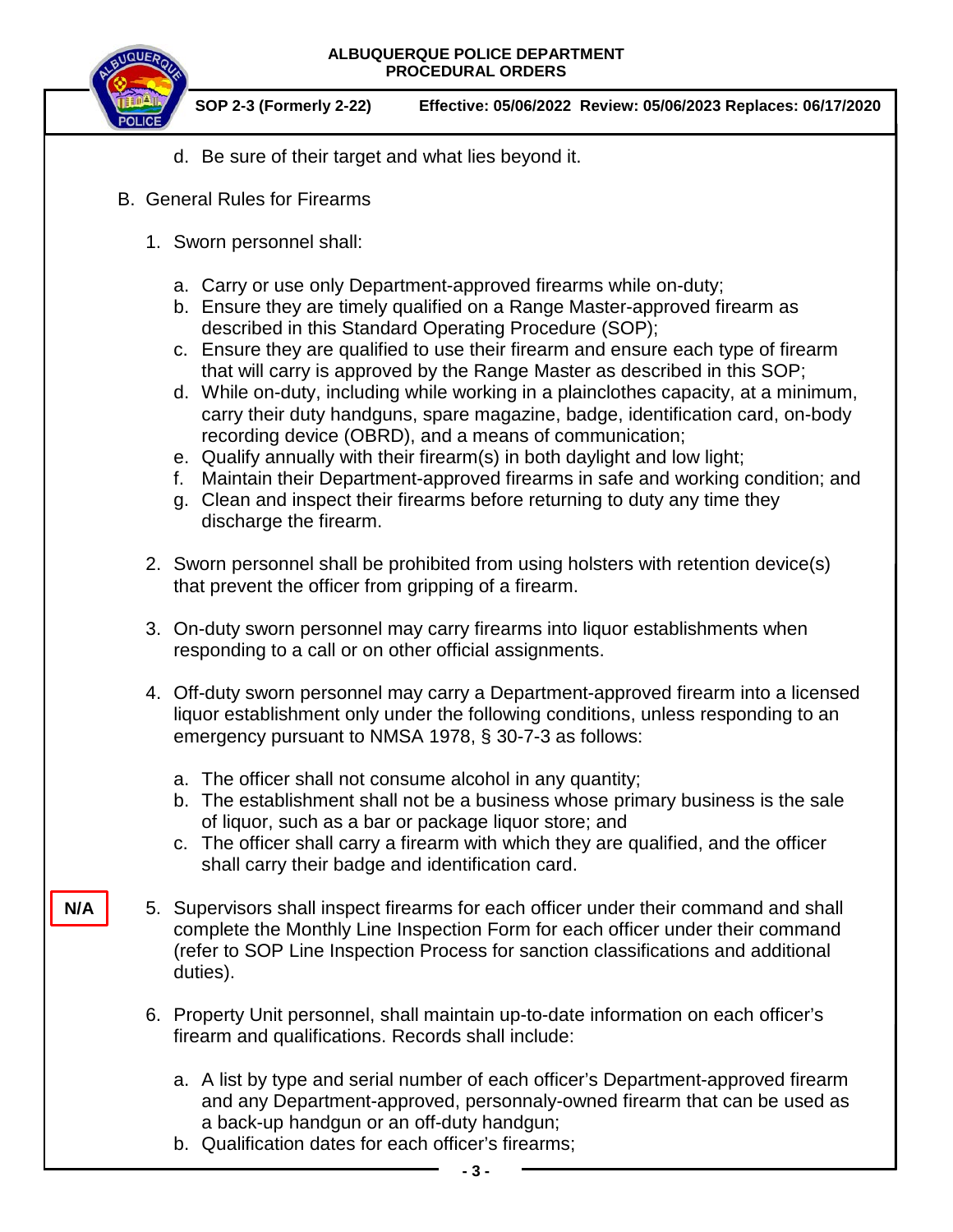

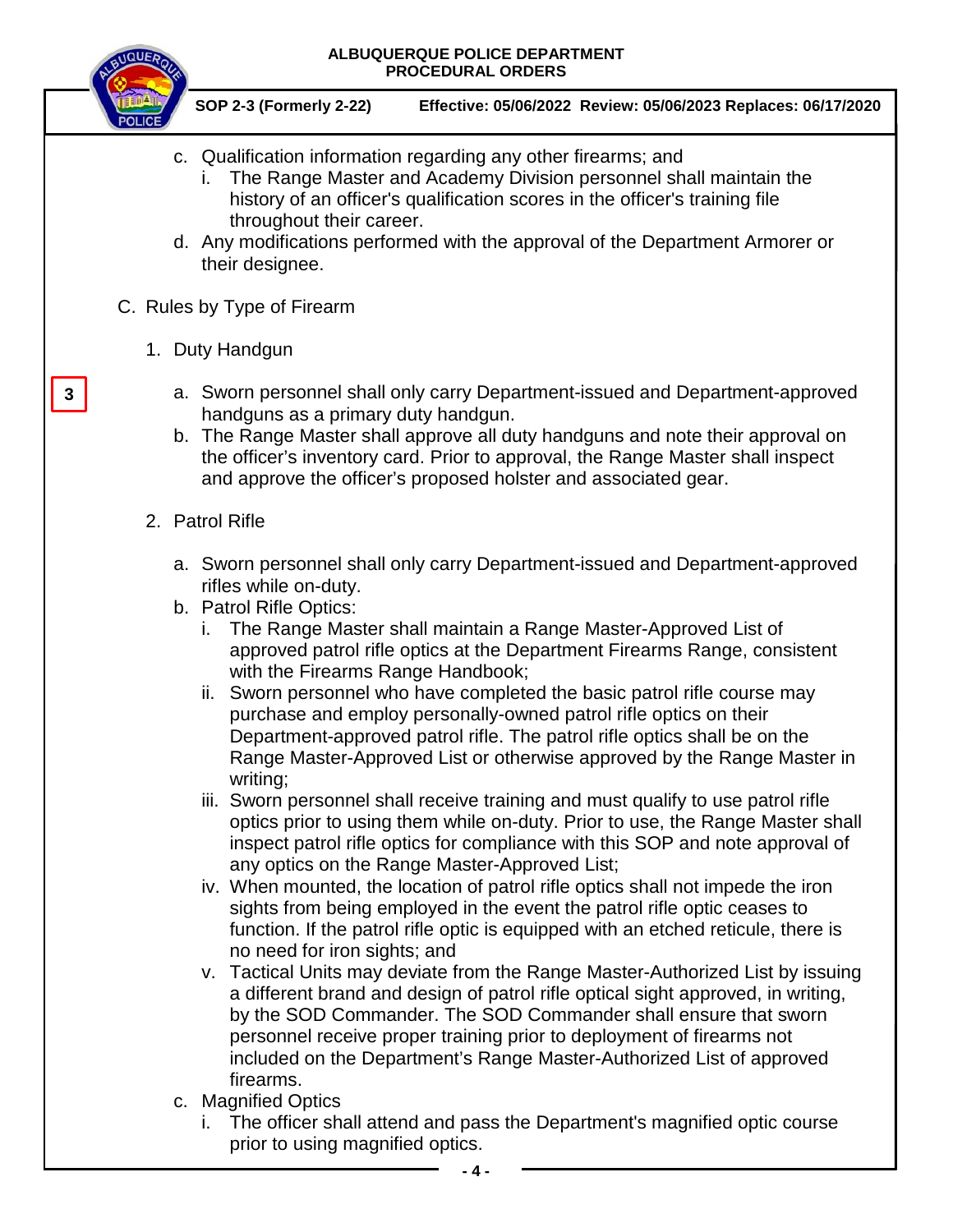

- ii. Sworn personnel who have successfully completed the magnified optics class may purchase a personally-owned magnified optic for use on a Department-approved firearm.
- iii. Authorized magnified optic sights shall be limited to models named on the Range Master-Approved List. Prior to use, the Range Master shall inspect magnified optics for compliance with this SOP and note approval of any magnified optics on the Range Master-Approved List .
- iv. Tactical magnified optics shall have the ability to vary from no magnification to a magnification power of six (6x).
- d. Patrol rifles must be equipped with a weapon-mounted light and sling.
- 3. 12-Gauge Shotgun (Buckshot)
	- a. Sworn personnel shall carry only Department-approved 12-gauge shotguns with which they have successfully qualified.
	- b. The shotgun shall be issued with a sling and additional ammunition, including a side saddle-type or sock shell carrier.
- 4. Less-Lethal Shotgun (Beanbag)
	- a. Sworn personnel shall carry only Department-approved less-lethal shotguns.
	- b. The less-lethal shotgun shall be issued with a sling and an additional ammunition carrier.
	- c. Sworn personnel shall be trained in the use of less-lethal shotguns.
	- d. Sworn personnel who are issued a less-lethal shotgun shall carry the firearm in their vehicle.
	- e. The less-lethal shotgun shall be plainly marked with high visibility yellow or orange tape, or paint on the buttstock and muzzle area of the barrel.
	- f. Sworn personnel shall never load lethal rounds in their less-lethal shotgun.
- 5. Enhanced Shotgun with Slug Ammunition
	- a. Special Operations Division and Open Space Section sworn personnel shall carry only Department-Issued and Department-approved enhanced shotguns.
	- b. The enhanced shotgun shall be issued as a pump or semi-automatic type action.
	- c. The enhanced shotgun shall have:
		- i. Ghost ring or rifle sights;
		- ii. A side saddle-type or sock shell carrier;
		- iii. A sling;
		- iv. An extended magazine tube; and
		- v. A weapon-mounted light.
- 6. Personally-Owned On-Duty Backup Handgun
	- a. Sworn personnel are authorized to carry a personally-owned backup handgun while on-duty. The on-duty backup handgun is not a second duty handgun. The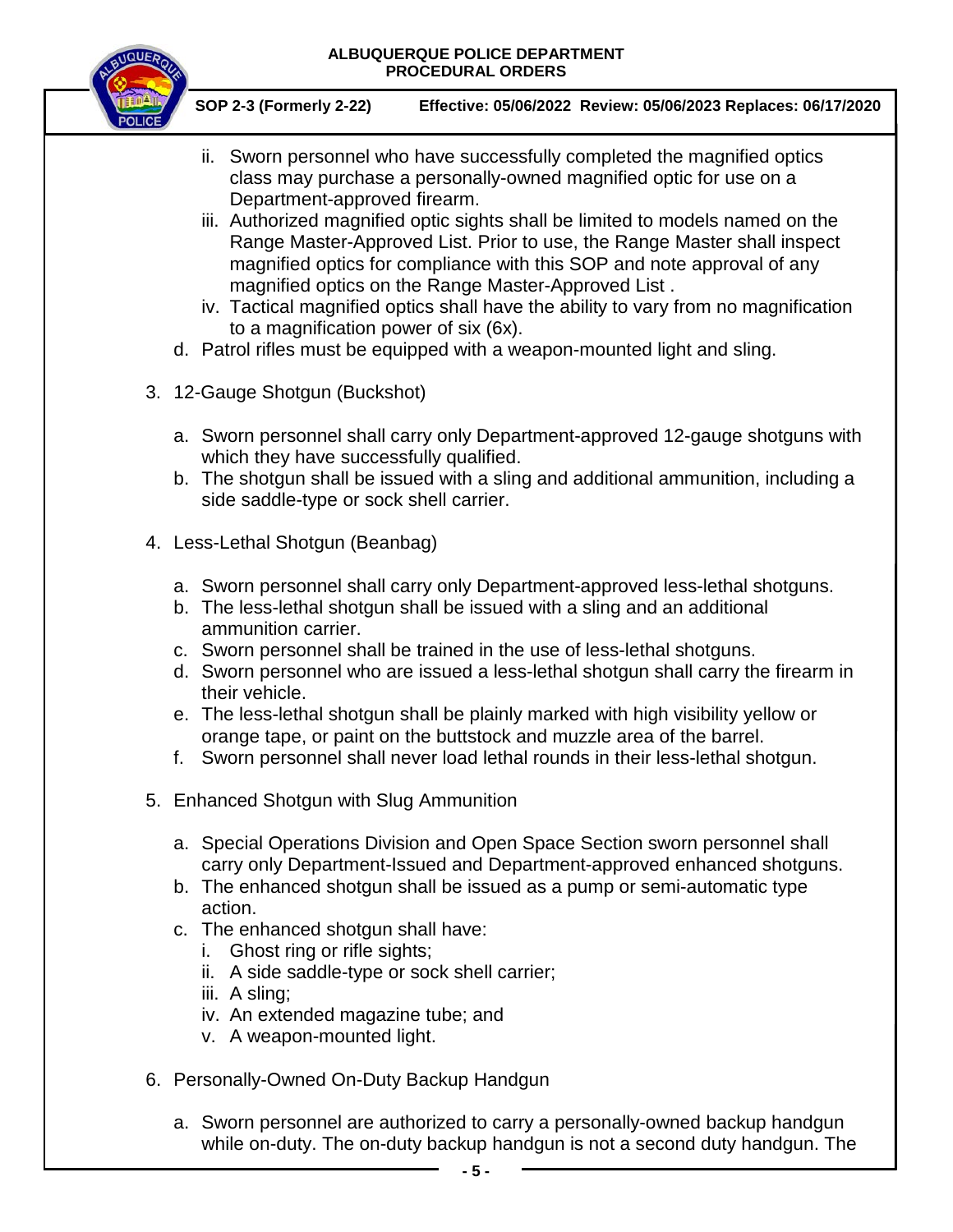

**SOP 2-3 (Formerly 2-22) Effective: 05/06/2022 Review: 05/06/2023 Replaces: 06/17/2020**

on-duty backup handgun is for emergency situations only. Sworn personnel shall be allowed to maintain two (2) personally-owned handguns as a backup handgun while on and off-duty. This shall be in addition to being able to carry their primary duty handgun while on and off-duty.

- b. Sworn personnel who use a tactical load-bearing vest while on-duty shall still secure their on-duty backup handgun in an out-of-sight method.
- c. Property Unit personnel shall approve on-duty backup handguns and note them on the officer's property card. Prior to approval, the Range Master shall review the officer's proposed holster and concealment for compliance with this SOP.
- d. Distinction:
	- i. On-duty backup handguns and off-duty handguns are carried at different times and, therefore, serve a different purpose. Some off-duty handguns may not be carried as an on-duty backup handgun due to their barrel length and overall size.
- e. Physical Requirements:
	- i. For the purposes of concealment, the on-duty backup handgun shall have a barrel length of less than four inches (4").
	- ii. It may be a semi-automatic or a revolver.
	- iii. It shall have a minimum ammunition load of five (5) rounds.
	- iv. It shall be a .380/.38 or larger caliber.
	- v. Sworn personnel shall select the caliber and the physical size of the on-duty backup handgun based on the officer's ability to conceal the firearm.
- 7. Off-Duty Handguns
	- a. This subsection is not intended to limit the rights of an officer to carry firearms while off-duty in the same manner as unrestricted community members, but rather to define the authorization to carry a firearm as acceptable by law.
	- b. If an officer carries a handgun while off-duty, they shall also have their badge and identification card.
	- c. Sworn personnel may carry an on-duty backup handgun as an off-duty handgun. The off-duty handgun may be the Department-approved handgun or a personally-owned handgun.
	- d. The Range Master shall approve off-duty handguns and note them on the officer's property card. Before approval, the Range Master shall review the officer's off-duty holster and concealment for compliance with this SOP.
	- e. Physical qualification requirements with approved off-duty carry firearms:
		- i. The off-duty handgun can be a semi-automatic or revolver;
		- ii. The minimum caliber will be .380/.38; and
		- iii. The off-duty handgun shall be carried secured in a holster, out of sight of the public.
- D. Issuance of Firearms
	- 1. Duty Handgun: The Department shall issue each officer a duty handgun. Sworn personnel shall maintain their qualification with this handgun as a primary duty handgun.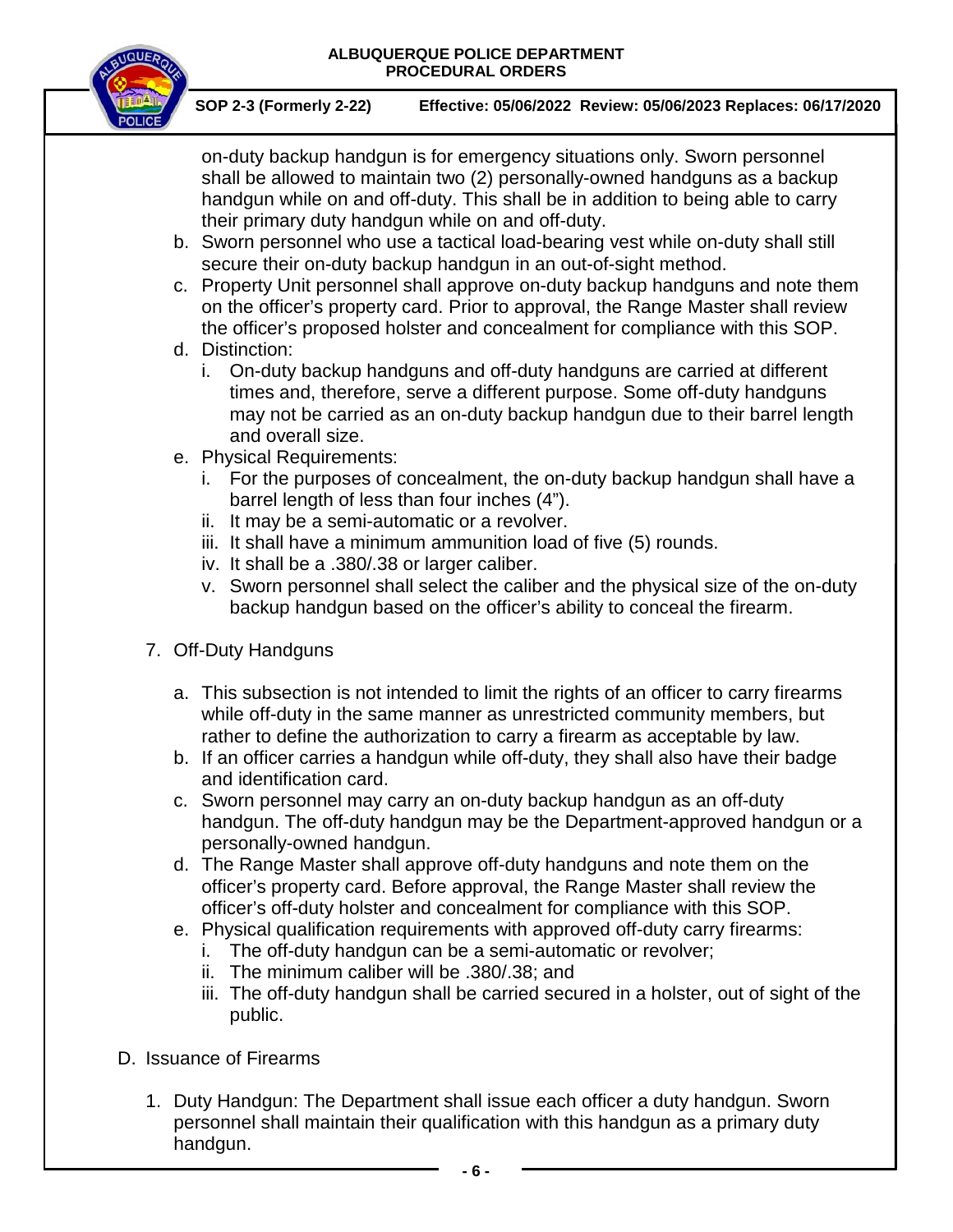

- 2. Second Duty Handgun: The commander of specialized units may authorize specific sworn personnel to be issued a second duty handgun for specific operational needs, such as for undercover operations or specialized directed activities. The authorization and reason shall be documented in writing by Property Unit personnel in the Department's property-tracking database.
- 3. Patrol Rifle: An officer's immediate supervisor shall register the officer for the class in the Department's training schedule system. The Range Master shall send the roster from the Department's training scheduling software to Property Unit personnel. Once Property Unit personnel receive the roster, the officer is approved to pick up their rifle in preparation for patrol rifle school.
- 4. 12-Gauge Shotgun (Buckshot): Sworn personnel who wish to carry a 12-gauge shotgun may be issued a shotgun from Property Unit personnel once they have successfully qualified to use the firearm.
- 5. Enhanced Shotgun with Slug Ammunition
	- a. Enhanced shotguns with slug ammunition shall no longer be carried by sworn personnel except for qualified specialized units.
	- b. Specialized units shall request enhanced shotguns from their supervisor with the approval of their commander.
- 6. Personally-Owned On-Duty Backup Handguns and Off-Duty Handguns: On-duty backup handguns and off-duty handguns are not issued by the Department.
	- a. The Range Master or the Department Armorer shall inspect all on-duty and offduty handguns.
	- b. The Range Master or the Department Armorer shall complete an on-duty backup handgun form.
	- c. The Range Master shall keep the completed on-duty backup handgun form in the officer's personnel file and shall forward a copy of the form to Property Unit Personnel. Property Unit personnel shall add the personally-owned handgun to the officer's property card.
- E. Modifications to Firearms
	- 1. There shall be no modifications to the internal parts or functions of a Departmentissued firearm, other than precision rifles assigned to SOD personnel.
	- 2. The Department Armorer shall authorize, where appropriate, modifications to the internal parts and functions of precision rifles assigned to SOD personnel after receiving approval from the SOD Commander and after notifying the Chief of Police in writing.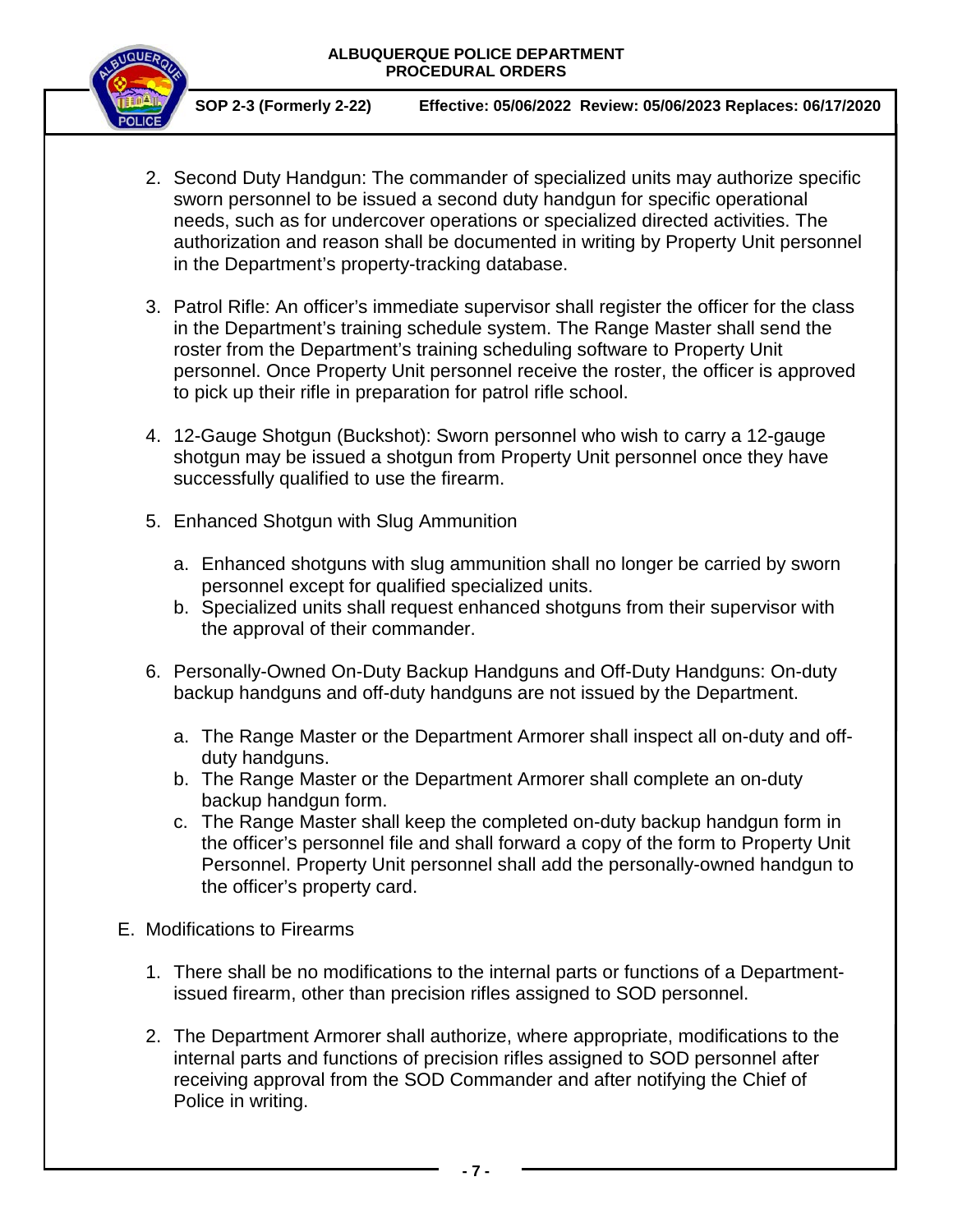

- 3. The modifications shall be performed by the Department Armorer if certified to make such modifications or by a licensed designee as approved by Firearms Range personnel.
- 4. All Department-issued firearms shall remain in compliance at all times with federal regulations governed by the Bureau of Alcohol, Tobacco, Firearms, and Explosives (ATF).
- F. Accessories for Firearms
	- 1. Firearms Range personnel shall keep a list of approved accessories at the range in the Firearms Range Handbook, which is approved by the Chief of Police.
	- 2. Accessories that require the removal of parts from the firearm for the purpose of installation (i.e., handgun sight and patrol rifle grips) shall be done at the Department Firearms Range by the Department Armorer or their designee.
- G. Firearms Held for Evidence
	- 1. Personally-owned on-duty backup handguns and off-duty handguns, accessories, and optics that are held for evidence as part of an officer-involved shooting (OIS) shall be replaced immediately by the Department with the exact make and model or similar item.
	- 2. Operations Review Section personnel shall be responsible to assist sworn personnel in purchasing replacement items, when such replacement items are needed based on required Department actions.
	- 3. After replacement, the original items shall become the property of the Department.
- H. Exceptions to the Firearms and Ammunition Authority SOP
	- 1. Due to the unique assignments of some detectives, there may be specific exceptions to the duty-firearm policy, which shall be approved and documented in an Interoffice Memorandum by the detective's Division Commander.
		- a. The detective's Division Commander shall forward the Interoffice Memorandum to Property Unit personnel.
		- b. Upon receipt of the Interoffice Memorandum, Property Unit personnel shall update the detective's property card.
	- 2. There shall be no exception to the firearm modification rules as outlined in this SOP.
- **6** I. Ammunition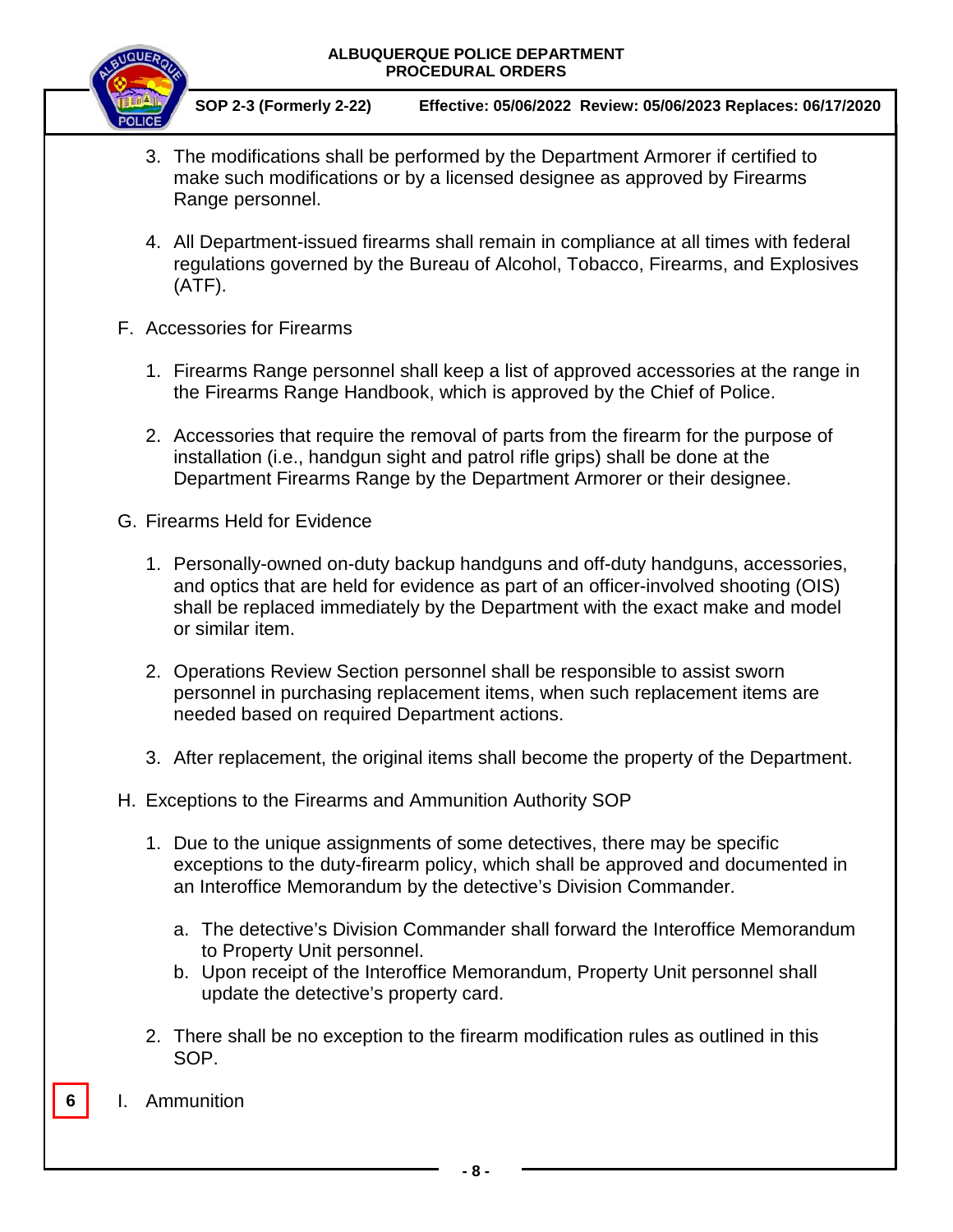

**<sup>-</sup> 9 -**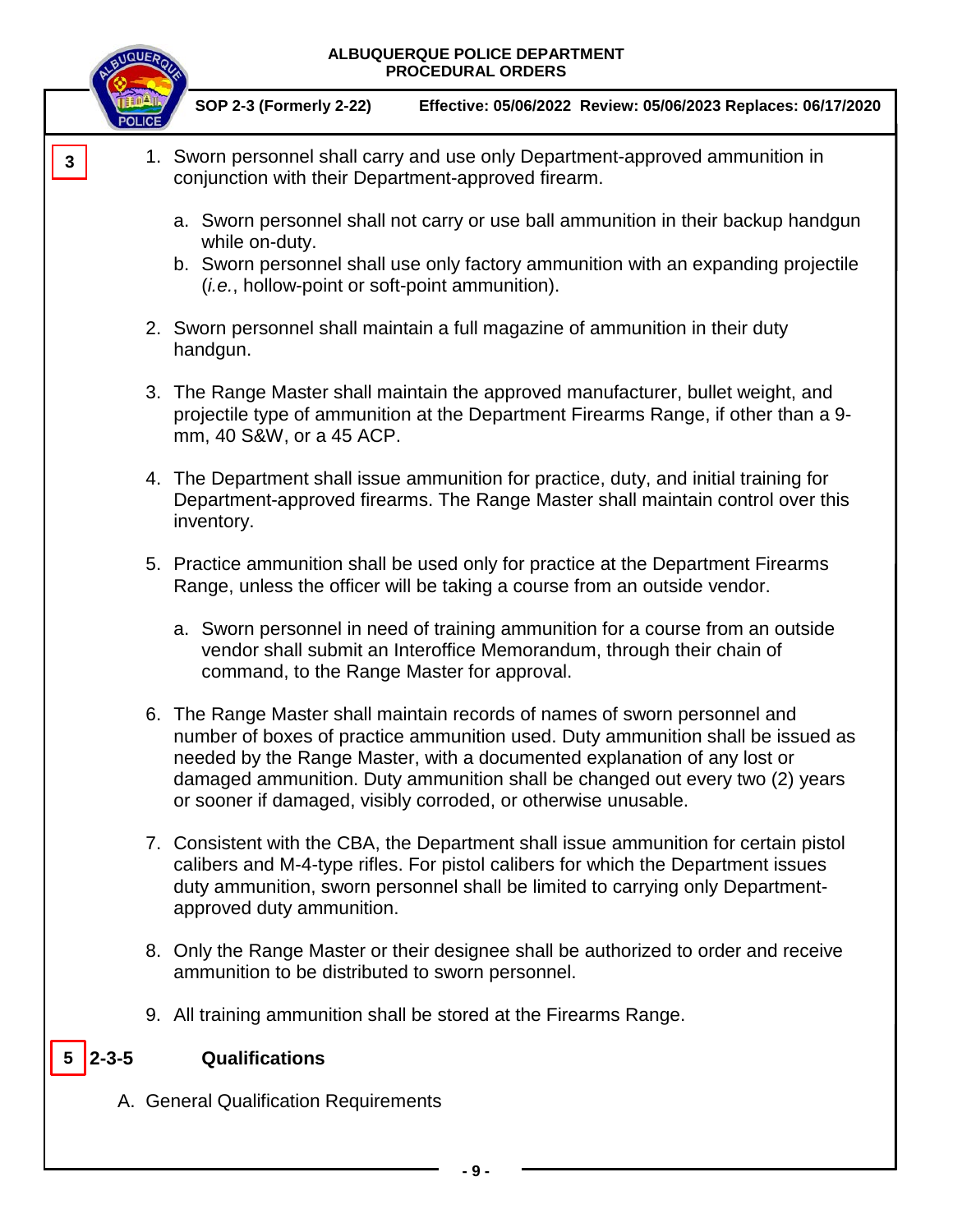|   | <b>INQUEA</b> | ALBUQUERQUE POLICE DEPARTMENT<br><b>PROCEDURAL ORDERS</b>                                                                                                                                                                                 |
|---|---------------|-------------------------------------------------------------------------------------------------------------------------------------------------------------------------------------------------------------------------------------------|
|   |               | <b>SOP 2-3 (Formerly 2-22)</b><br>Effective: 05/06/2022 Review: 05/06/2023 Replaces: 06/17/2020                                                                                                                                           |
| 3 |               | 1. Sworn personnel shall not possess, carry, or use firearms while on-duty unless<br>they are qualified on the specified firearm.                                                                                                         |
|   |               | 2. Sworn personnel shall qualify on the course of fire with their duty handgun(s)<br>established by the New Mexico Department of Public Safety (NMDPS).                                                                                   |
|   |               | 3. Sworn personnel shall qualify each calendar year with every firearm currently<br>carried while on-duty, including all backup handguns. If sworn personnel carry an<br>off-duty handgun, they shall qualify with that handgun annually. |
|   |               | 4. Special Weapons and Tactics (SWAT) and K-9 Unit personnel shall qualify<br>quarterly.                                                                                                                                                  |
|   |               | 5. The qualification methodology shall be designated by the Department and include<br>the NMDPS daylight and low light qualification.                                                                                                     |
|   |               | 6. Sworn Honor Guard Team personnel who use shotguns shall not be required to<br>qualify with the shotguns because they are not intended to be used as a duty<br>firearm and are tools for display only.                                  |
|   |               | 7. Sworn personnel are encouraged to wear the gear they normally wear during duty<br>hours during their qualification.                                                                                                                    |
|   |               | B. Qualification by Type of Firearm                                                                                                                                                                                                       |
|   |               | 1. Duty Handgun                                                                                                                                                                                                                           |
|   |               | a. For a duty handgun, sworn personnel shall qualify, at a minimum, once annually<br>on the NMDPS daylight and low light qualification.<br>b. A passing score of eighty percent (80%) or greater is required.                             |
|   |               | 2. Second Duty Handgun                                                                                                                                                                                                                    |
|   |               | a. If the second duty handgun is the same platform as the primary duty handgun,<br>sworn personnel shall be required to shoot a platform qualification with their<br>second duty handgun.                                                 |
|   |               | b. If the platform of the second duty handgun differs, then sworn personnel shall<br>be required to shoot and pass a NMDPS daylight and low light qualification on<br>both firearms.                                                      |
|   |               | 3. Patrol Rifle                                                                                                                                                                                                                           |
|   |               | a. To qualify to carry a patrol rifle, sworn personnel shall have successfully<br>qualified on their duty handgun.                                                                                                                        |
|   |               | b. The officer shall attend and successfully pass the Department's patrol rifle<br>course, scoring ninety percent (90%) or greater on the final qualification on the<br>NMDPS daylight and low light qualification.                       |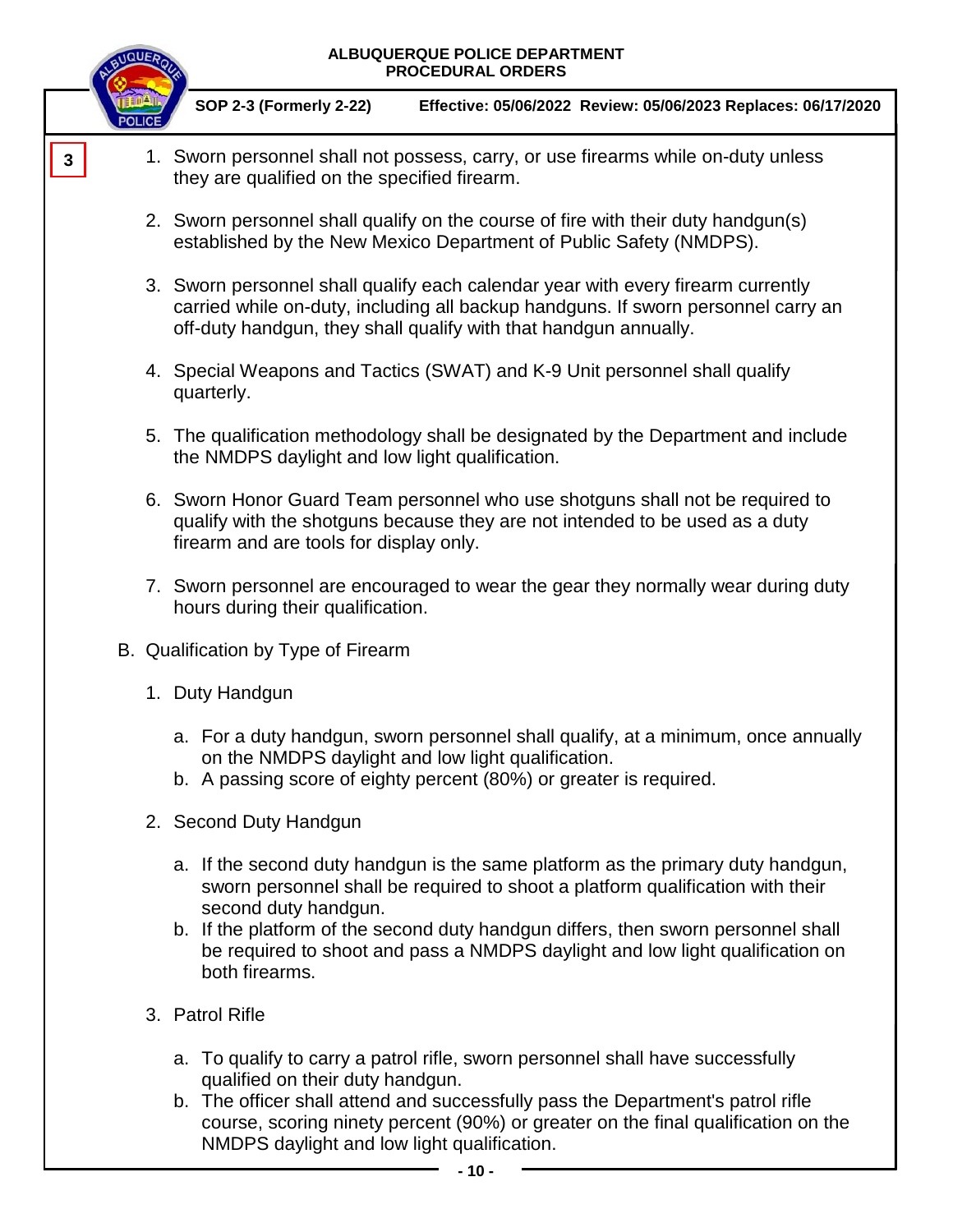![](_page_10_Picture_1.jpeg)

- c. In order to continue to use their patrol rifle, sworn personnel shall qualify annually and maintain a ninety percent (90%) score or greater on their NMDPS daylight and low light rifle qualifications.
- 4. 12-Gauge Shotgun (Buckshot)
	- a. Each officer who carries a 12-gauge shotgun shall qualify, at a minimum, once annually on the Department shotgun qualification process, with a passing score of eighty percent (80%) or greater.
- 5. Breaching Shotgun
	- a. Prior to being issued and carrying a breaching shotgun, sworn personnel who work in a specialized capacity shall complete a balistic breaching class.
	- b. Sworn personnel who are assigned to FSB are prohibited from using a breaching shotgun and ammunition.
- 6. Less-Lethal Shotgun (Beanbag)
	- a. Sworn personnel who use a less-lethal shotgun shall fire a two (2) round lesslethal shotgun maintenance course during the NMDPS daylight qualification. Any officer who elects not to conduct the two (2) round less-lethal shotgun maintenance course is ineligible to deploy with a less-lethal shotgun.
	- b. Sworn personnel shall fire the two (2) rounds at seven (7) yards and shall be preceded by the verbal statement, "Beanbag, beanbag, beanbag."
	- c. Sworn personnel shall display proper manipulations of the less-lethal shotgun and correct statements and shall not strike in a lethal area in order to qualify.
- 7. Enhanced Shotgun with Slug Ammunition
	- a. Only sworn personnel who complete the enhanced shotgun course shall be authorized to carry the shotgun and use slug ammunition.
	- b. Sworn personnel who are issued an enhanced shotgun shall complete the training course at the Department Firearms Range prior to carrying the enhanced shotgun while on-duty.
	- c. Each officer who carries an enhanced shotgun shall qualify, at a minimum, once annually by shooting the Department daylight and low light enhanced shotgun qualification course.
	- d. A passing score of ninety percent (90%) or greater is required.
- 8. Personally-Owned On-Duty Backup Handgun
	- a. For a personally-owned on-duty backup handgun, sworn personnel shall pass the Department backup handgun qualification successfully.
	- b. A passing score of eighty percent (80%) or greater is required.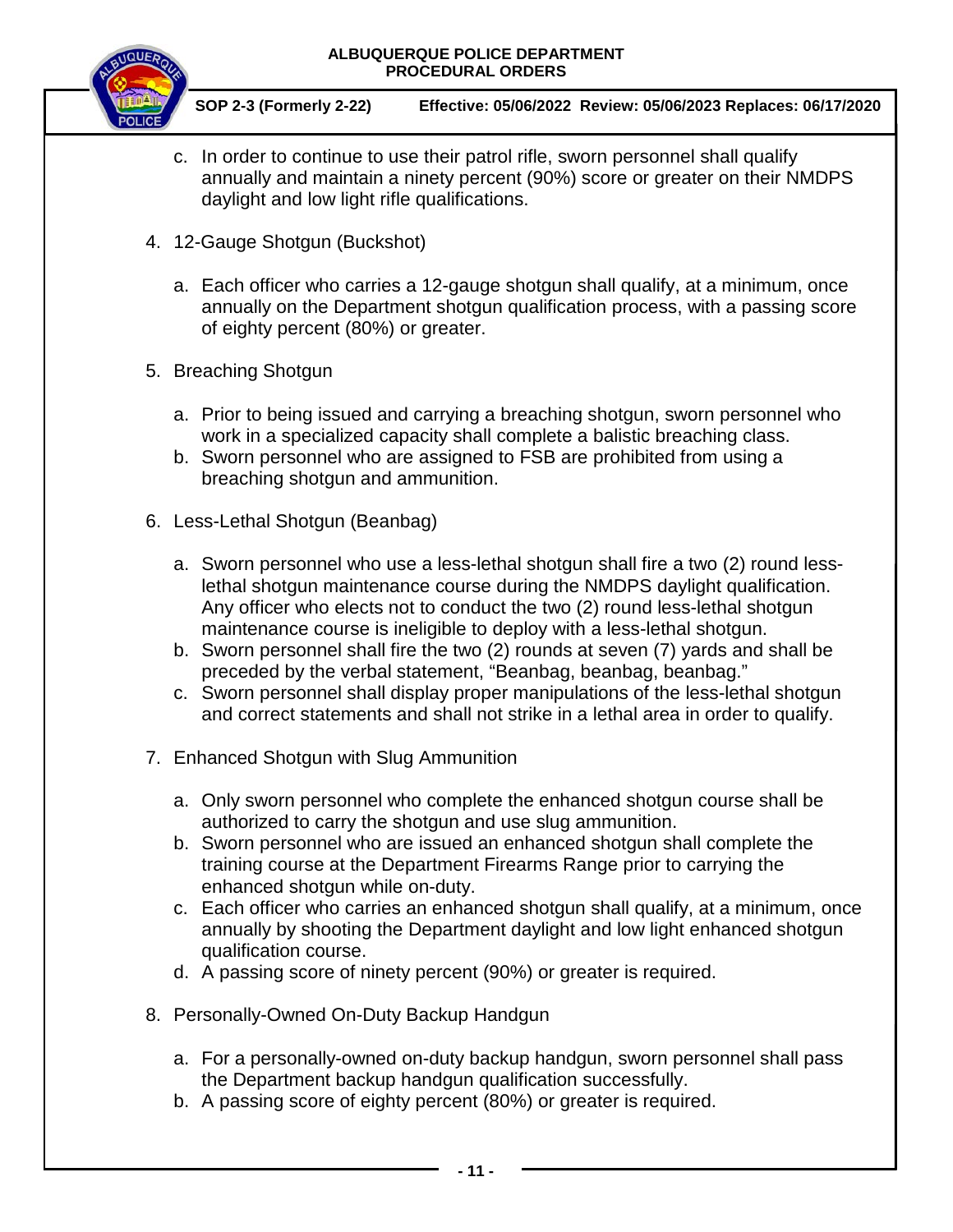![](_page_11_Picture_1.jpeg)

- c. During annuall qualifications, if the firearm malfunctions three (3) or more times, Firearms Range personnel shall remove the firearm from the line until it has been repaired.
- C. Qualification Failures
	- 1. Handgun Failures
		- a. Sworn personnel who fail to qualify on their primary duty handgun on the date of their qualification shall be provided remedial training, as determined by Department Firearms personnel.
			- i. If sworn personnel score between seventy percent (70%) and seventy-nine percent (79%), Department Firearms personnel shall provide immediate remedial training, and sworn personnel shall be given a second opportunity to qualify.
				- 1. Sworn personnel, regardless of rank, who fail to score over seventy-nine percent (79%) on their second attempt shall be immediately placed in an administrative assignment at the Department Firearms Range and shall relinquish their Department-approved police vehicle and Departmentapproved handgun to Department Firearms personnel.
					- A. The Advanced Training Sergeant or their designee shall notify the affected officer's chain of command, up to and including the affected officer's Deputy Chief, Operations Review, and Human Resources, of the second failure and the mandatory administrative assignment.
					- B. Firearms Range personnel shall develop a practice schedule for the officer who failed to qualify and this practice schedule will be designed to correct deficiencies and improve qualification scores. The Advanced Training Sergeant or their designee shall provide the sworn personnel's supervisor with the training schedule by the close of the Advanced Training Sergeant's current shift for the day of the failure.
			- ii. If sworn personnel score below seventy percent (70%) on their first attempt, they shall be placed on administrative assignment at the Department Firearms Range, until they are successfully able to pass the qualification.
				- 1. Sworn personnel who are on administrative assignment at the Department Firearms Range shall relinquish their Department police vehicle and Department-approved handgun to Department Firearms personnel.
				- 2. The Advanced Training Sergeant or their designee shall immediately notify the affected personnel's chain of command of the failure and the administrative assignment.
				- 3. Firearms Range personnel shall develop a practice schedule that is designed to correct deficiencies and improve qualification scores. The Advanced Training Sergeant or their designee shall provide the personnel's supervisor with the training schedule.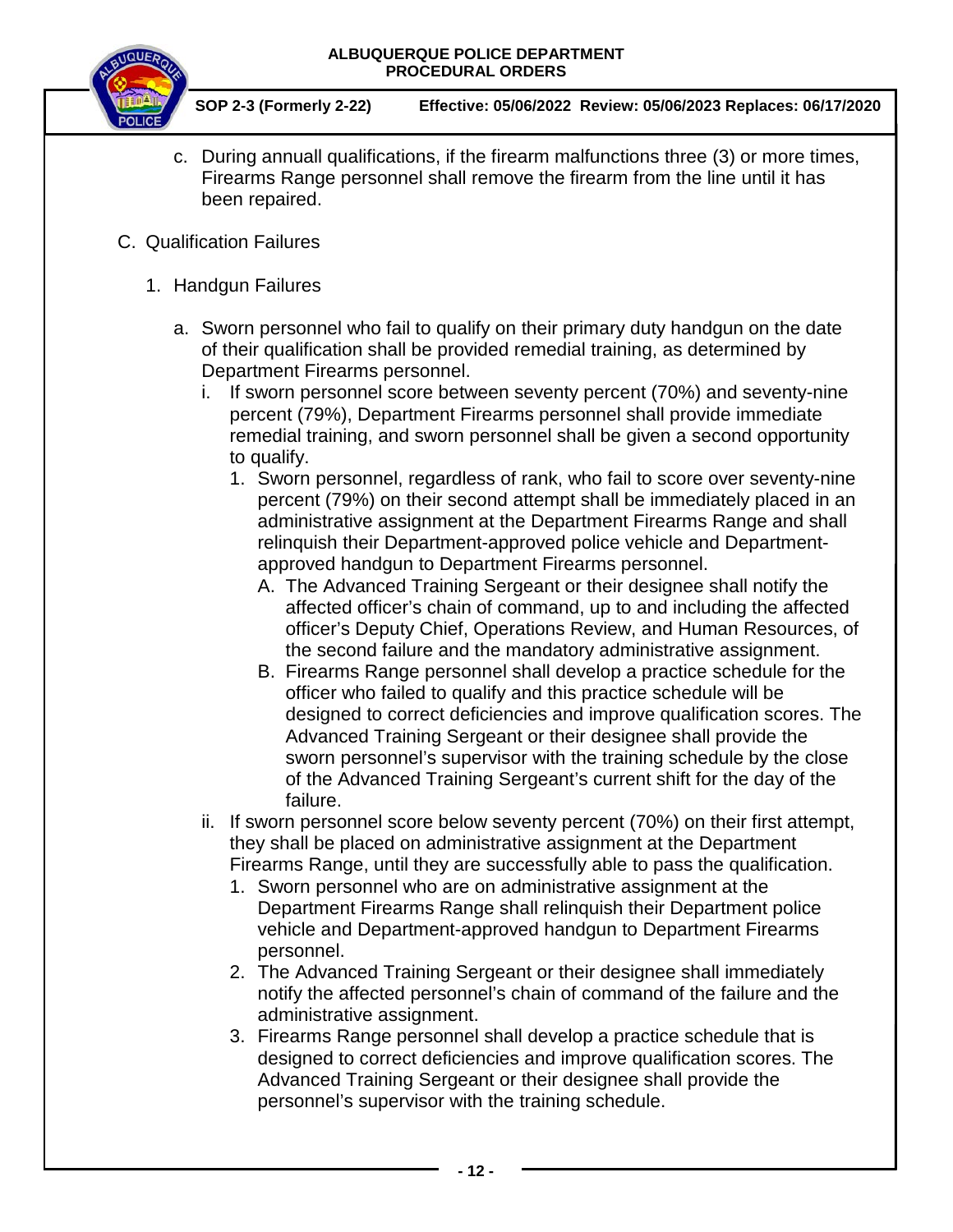![](_page_12_Picture_1.jpeg)

**SOP 2-3 (Formerly 2-22) Effective: 05/06/2022 Review: 05/06/2023 Replaces: 06/17/2020**

- iii. Sworn personnel who fail to qualify within thirty (30) calendar days of their second attempt shall be subject to administrative and/or disciplinary action, up to and including termination of employment.
- iv. Sworn personnel who require remediation on two (2) or more subsequent years with a handgun shall be required to complete mandatory training developed by Firearms Range personnel.
	- 1. The officer's immediate supervisor shall initiate a Performance Evaluation and Management System (PEMS) Monitoring Plan to ensure that the officer's training plan is adhered to.
- 3. Optional Firearm Systems
	- a. If sworn personnel score between eighty percent (80%) and eighty-nine percent (89%) for the patrol rifle or enhanced shotgun qualification, Department Firearms personnel shall provide immediate remedial training and sworn personnel shall be given a second opportunity to qualify.
	- b. If sworn personnel score below eighty percent (80%), Department Firearms personnel shall take possession of the optional firearm system. Sworn personnel shall have thirty (30) days to return to the Department Firearms Range for additional remedial training and shall be given an opportunity to qualify.
	- c. The buckshot shotgun is evaluated as a pass/fail qualification.
	- d. If sworn personnel have failed the patrol rifle, buckshot shotgun, or the enhanced shotgun qualification on the second attempt, they shall lose authorization to carry or use that firearm until they attend formal remedial training at the Department Firearms Range and pass the required qualification course of fire.
		- i. This remedial training and qualification must occur within thirty (30) calendar days of the initial failure.
		- ii. If sworn personnel do not complete the remedial training and qualification, they shall lose the authorization to carry or use that firearm.
			- 1. Sworn personnel who fail on the second attempt shall have the optional firearm systems removed from their possession by the Range Master or their designee.
			- 2. If sworn personnel have an optional firearm taken from them two (2) consecutive years in a row, they shall lose the authorization to carry that weapon system.
			- 3. To regain authorization, sworn personnel shall complete the entire platform certification training course for that firearm.
		- iii. Failing a qualification with a rifle, buckshot shotgun, or enhanced shotgun does not require sworn personnel to be placed on administrative assignment at the Department Firearms Range.
- D. Qualification Exemptions

**6**

1. Academy Division personnel shall review qualifications, at least annually, and determine, in coordination with Payroll Section personnel, whether there is good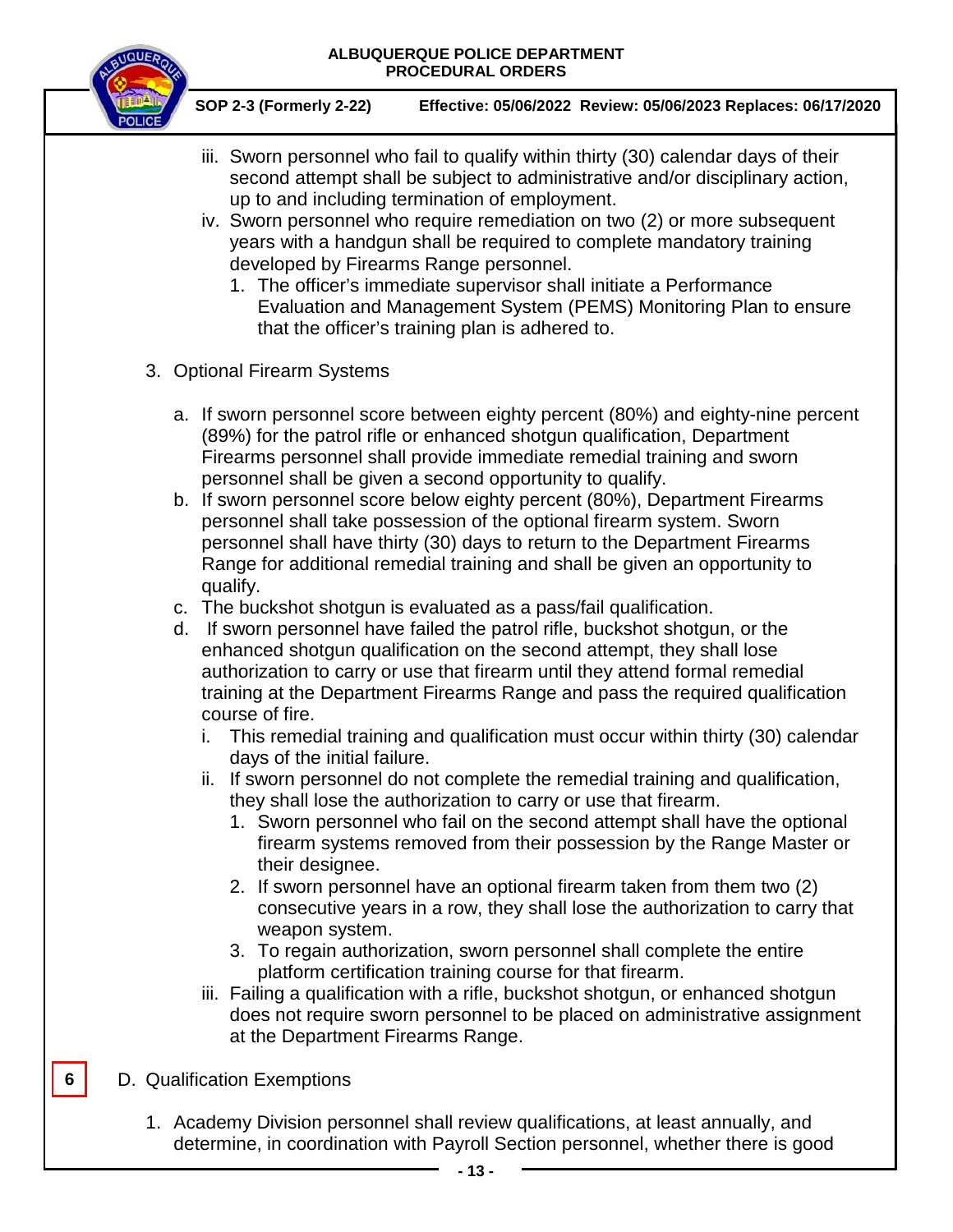![](_page_13_Picture_1.jpeg)

**SOP 2-3 (Formerly 2-22) Effective: 05/06/2022 Review: 05/06/2023 Replaces: 06/17/2020**

cause to delay qualifications, such as military leave or leave under the Family Medical Leave Act (FMLA).

- 2. Sworn personnel requiring an exemption from qualification shall request an exemption in writing through their chain of command. The Chief of Staff or Deputy Chief shall be authorized to approve the request.
	- a. Exemptions shall be granted for good cause and shall be within a length of time that is appropriate to address such cause. Academy Division personnel shall maintain exemption requests and approvals in the officer's training file.

### E. Platform Qualifications

- 1. OIS Platform Qualification
	- a. Sworn personnel returning to work after being involved in an OIS shall be issued a new duty handgun, and shall pass the OIS Platform Qualification.
	- b. After an OIS, an officer shall report to Advanced Training Unit personnel at the Academy Division.
		- i. Advanced Training Unit personnel shall review the known totality of the circumstances of the OIS and shall ensure that any immediate training, tactics, equipment concerns, or deficiencies are addressed before sending the officer to the Department Firearms Range.
	- c. After an OIS, the officer shall demonstrate to Firearms Range personnel that they can still operate the firearm and that the sights of the new firearm are aligned properly. The officer shall use the same make and model of firearm they shot during their last annual qualification.
	- d. Firearms Range personnel and Behavioral Sciences Section (BSS) personnel shall evaluate and determine whether the officer is ready to shoot the OIS Platform Qualification.
- 2. Return-to-Duty Platform Qualification
	- a. Sworn personnel returning to duty shall be allowed to practice shooting prior to attempting the NMDPS Return-to-Duty Platform Qualification.
- 3. Sworn personnel who are issued a replacement duty firearm shall be required to pass a firearm platform qualification when their firearm has been stolen, broken, or taken out of service.

#### **Reporting Requirements**  $N/A$  | 2-3-6

A. All sworn personnel who have been involved in a critical firearm discharge, including accidental discharges that occur while on-duty and off-duty, shall follow the Department's mandatory reporting requirements (refer to SOP Use of Force: Reporting by Department Personnel for sanction classifications and additional duties).